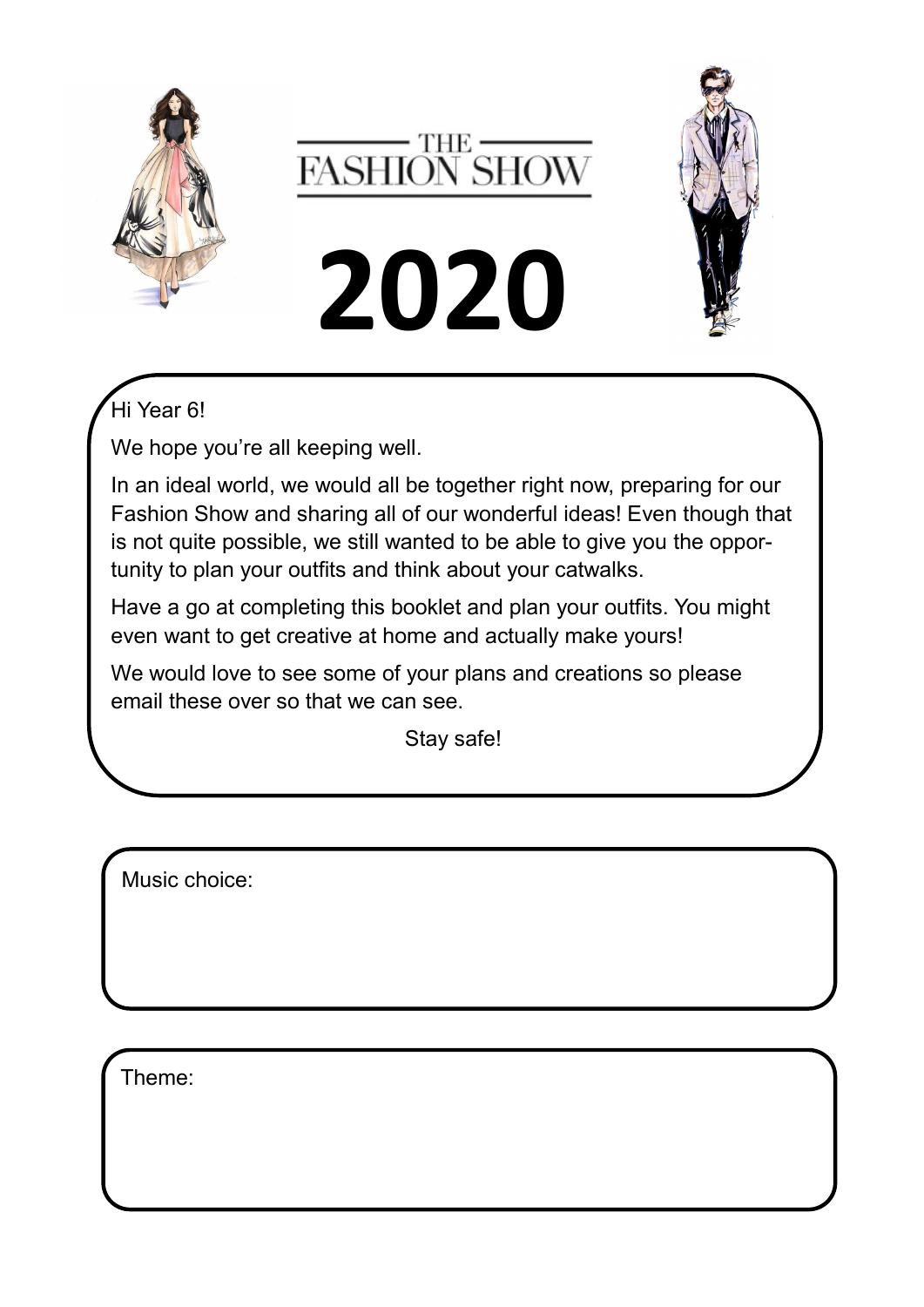

Come up with your initial ideas. Use a mind map to help you get lots of ideas out onto the page. Think about colours, themes, shapes, textures etc that you might like to try and use. Discuss with your group remember you have to agree on your final decisions.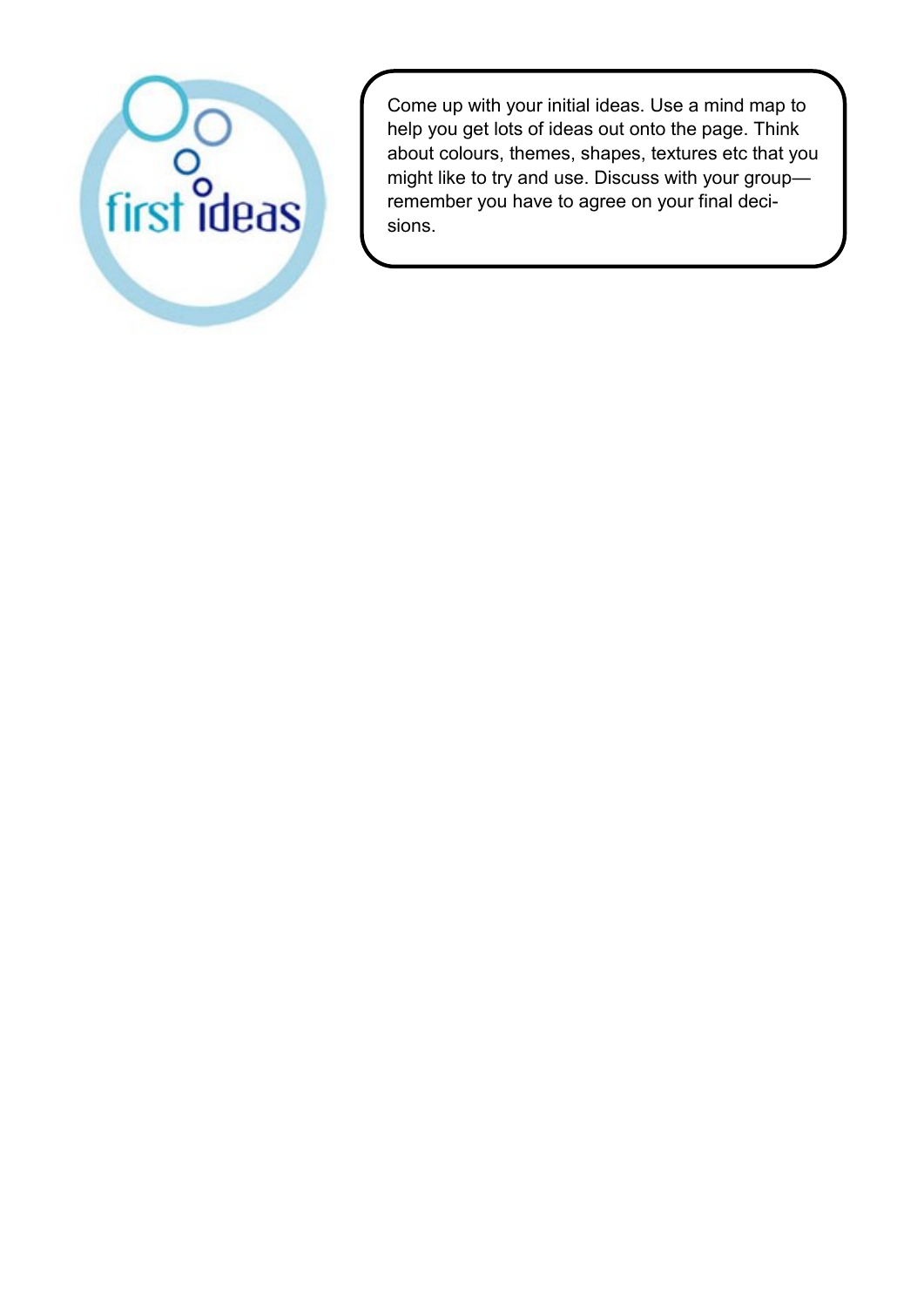

Use this page to test out colours that you think might work for your outfits. What colours look good together? What colours will you be able to find in plastic? Do you want to use prints or patterned plastic? What do you need to start looking out for?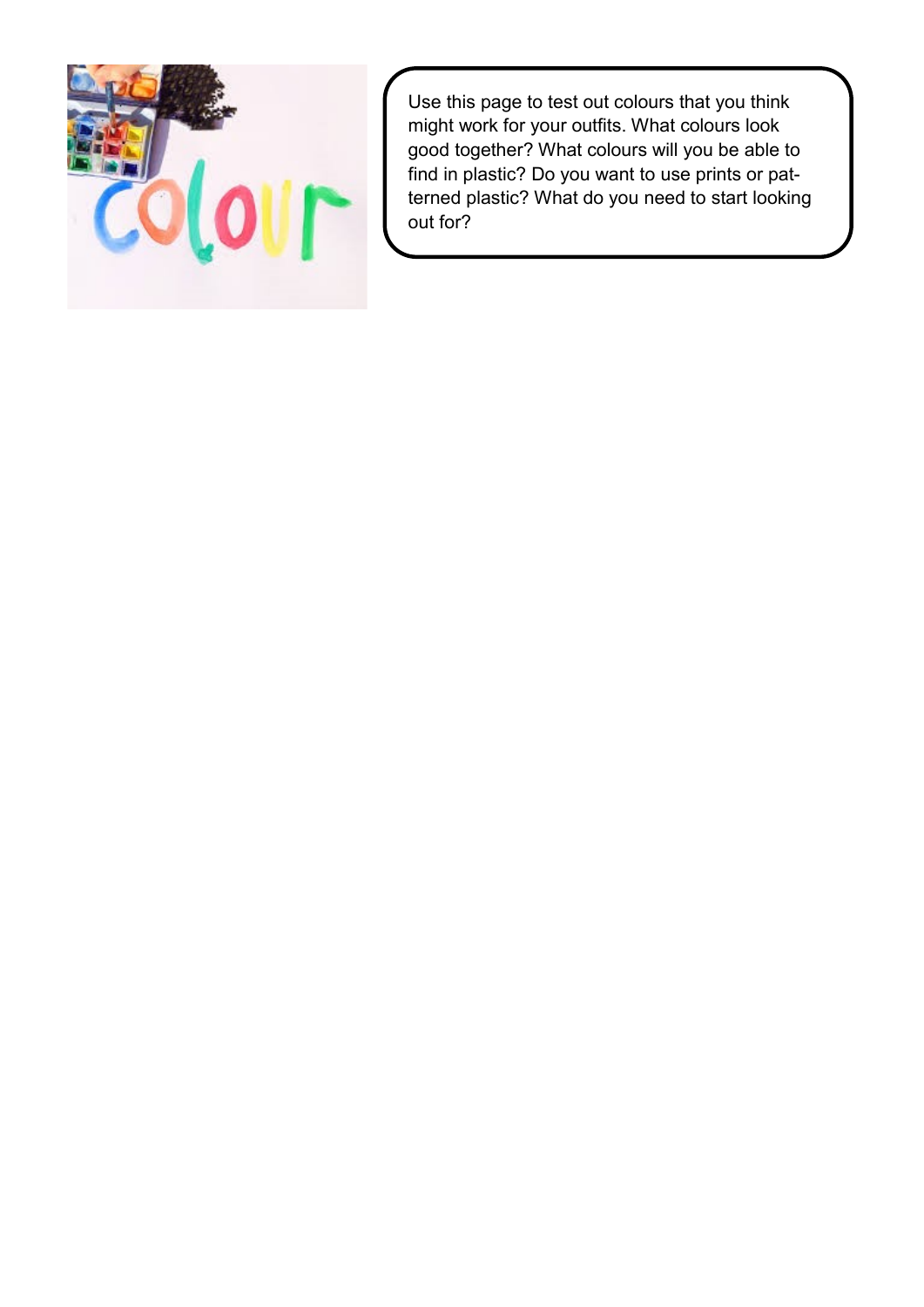

What will your group's theme be? Come up with lots of ideas which you can then whittle down to a final one. Make sure to include everyone's ideas in your group. It could be as simple as a colour or as elaborate as Super Heroes! It's up to you. You could use films, books, hobbies, food, cartoons, music or even school as your inspiration.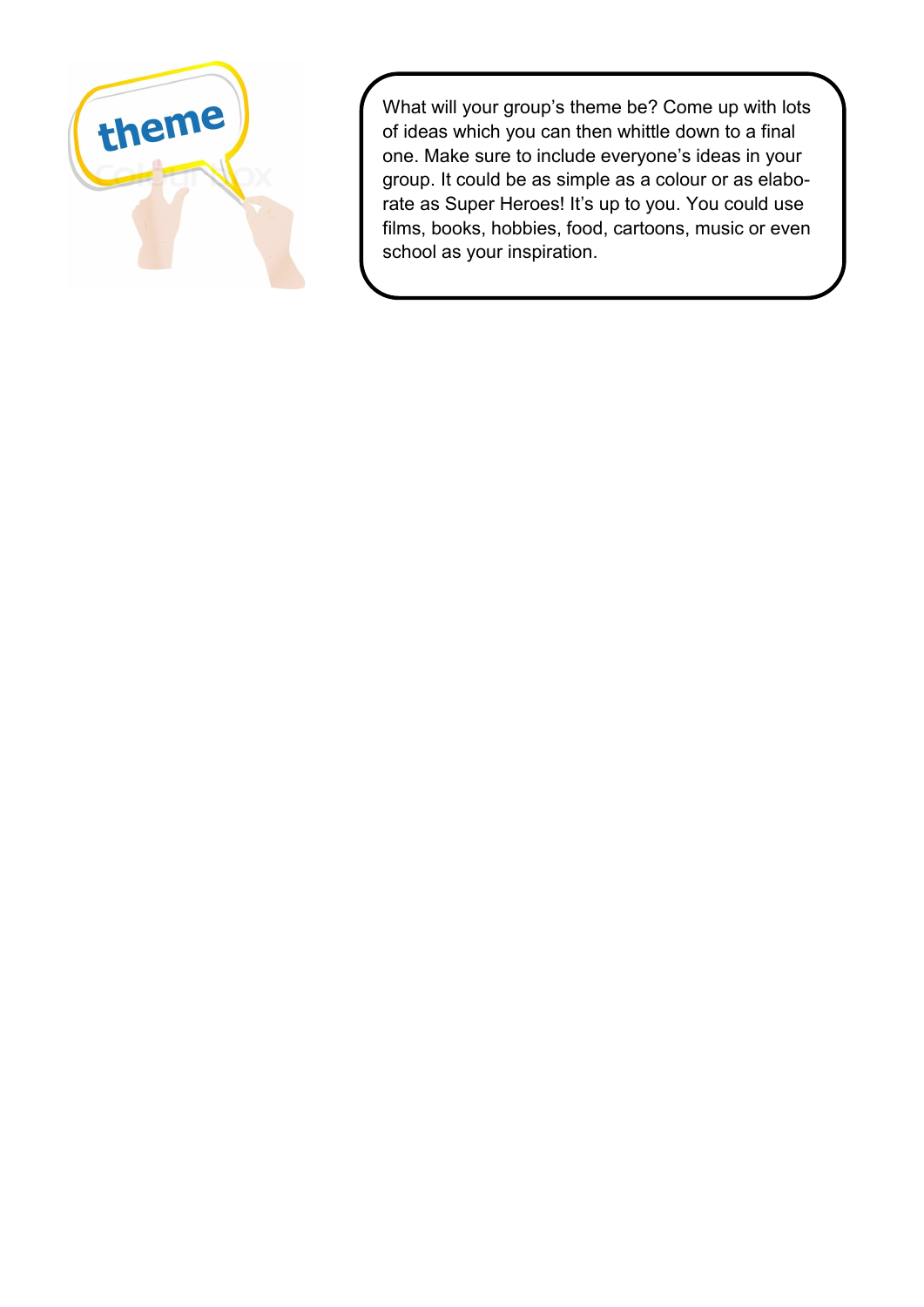

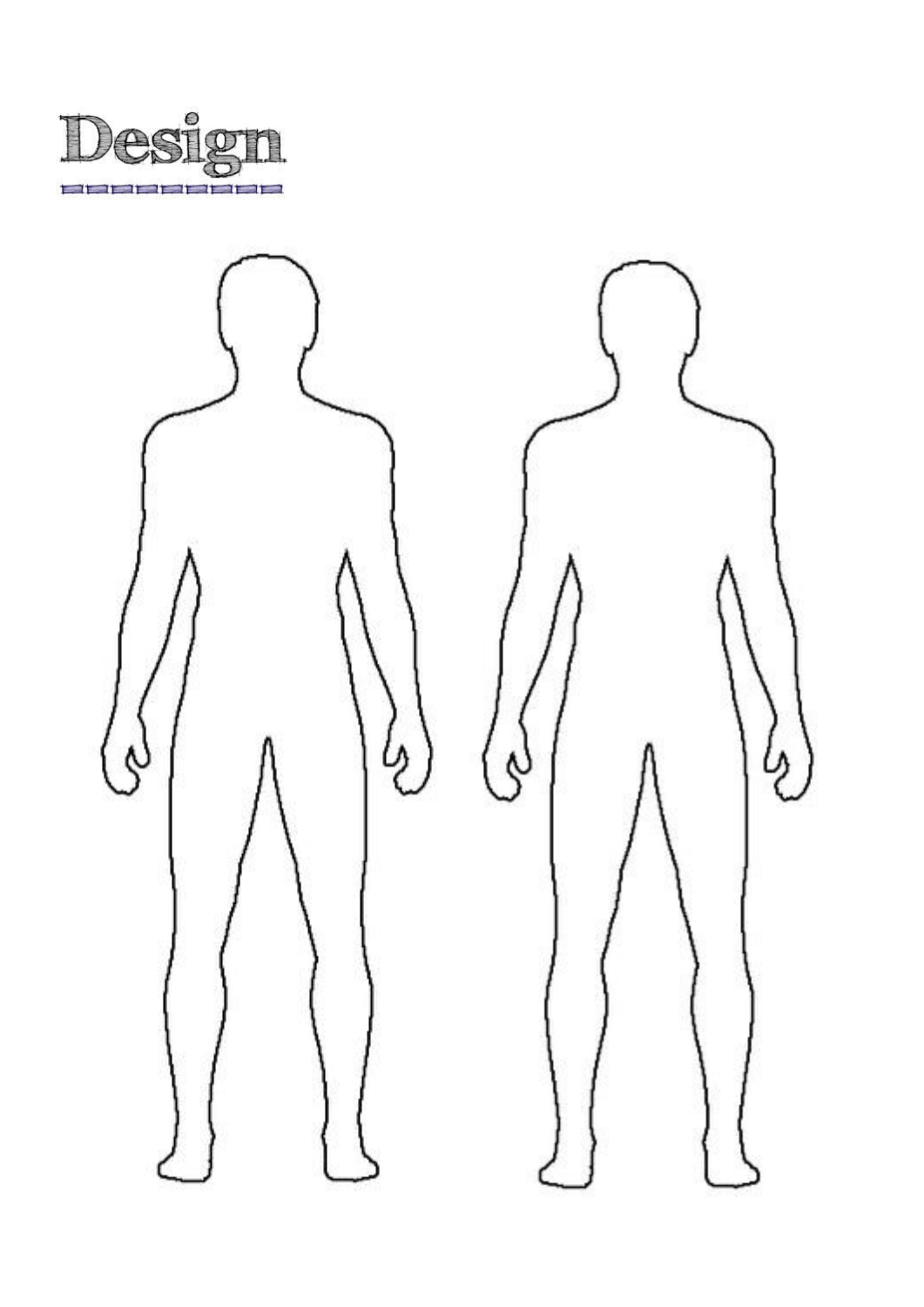